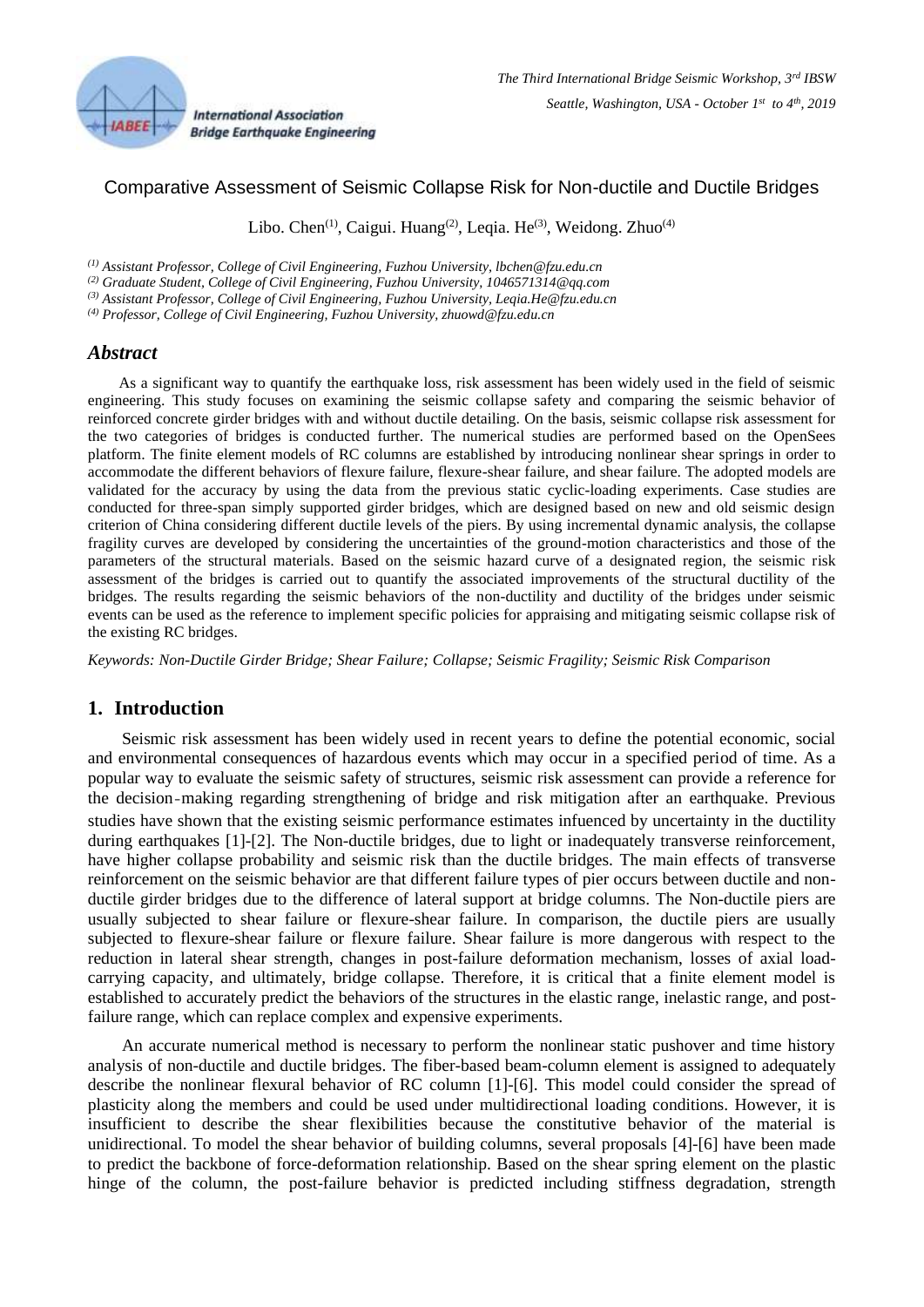degradation, reduced strength during reloading, and pinching. Shear springs has been introduced to simulate the shearing effect of the bridge piers during the earthquake motion by Liu [\[7\].](#page-15-4) The accuracy of the different failure model is verified by comparing with the experimental results and the seismic performance of the pier is further studied.

Several studies have been conducted to assess the seismic risk of non-ductile structure in recent years. Shoraka [\[8\]](#page-15-5) considered the effects of different collapse criteria of non-ductile frame structures on economic losses for seismic risk assessment. Padgett [\[9\]](#page-15-6) evaluated and compared the cost effectiveness of different retrofitting strategies for non-ductile designed bridges based on seismic risk assessment. The comparative study about the seismic behavior of non-ductile and ductile structures has also been explored. Zakeri and Padgett [\[10\]](#page-15-7) considered the limit state values of four different damage levels of component and system for non-ductile and ductile bridges. A comparative study of seismic fragility model shows that skew bridges without ductile detailing wil have higher probability of damage under the same ground motion as compared to those with ductile detailing. Ramanathan et. al [\[11\]](#page-16-0) studied the seismic behavior of the ductile and nonductile bridges. The fragility models were established for bridges that had different design criterions at piers and bearings. The results show significant improvement in seismic behavior when seismic design and details are considered in the analysis framework of bridges. As a great significant way to quantify the seismic performance of pre-and post-seismic designed bridges, seismic risk assessment has developed into a popular practice in engineering field. However, there are still limited comprehensively study, as the seismic risk assessment due to different failure types of piers, how to establish collapse fragility model of bridges, regarding exam the seismic collapse safety and for reinforced concrete girder bridges with and without ductile detailing.

By considering three kinds (flexure, flexure-shear and shear) of failure types of piers, this study establishes the finite element model of RC column by OpenSees platform [\[12\].](#page-16-1) The comparison with 6 column test data demonstrats that the proposed model can accurately predict the behavior of occurring failure and post-failure. The ductile and non-ductile bridge samples are designed by using Latin hypercube sampling method and the seismic collapse vulnerability model of bridge is obtained by using the incremental dynamic analysis method. According to the seismic hazard curve in a specific area, a comprehensive study of ductile and non-ductile bridges is established based on seismic risk curve to determine whether the existing RC bridges have sufficient seismic capacity.

#### **2**.**The framework of seismic risk assessment**

The seismic risk assessment framework is presented to formulate guidelines for bridge maintenance and seismic hazard prevention. The procedure combined the results of probabilistic seismic hazard models and fragility model for as-built bridges. The detailed analysis steps of seismic risk assessment are as follow:

#### 2.1 Step 1: seismic hazard model

Seismic hazard is the probability that an earthquake will occur in a given geographic area, within a given window of time. In order to assess the risk of earthquake-induced collapse, structural analysis results are integrated with Probabilistic Seismic Hazard Analysis (PSHA). The probabilistic seismic hazard analysis can be used to determine the probability  $H(a)$  that a particular ground motion intensity measure (A) exceeds a given threshold (a). In this context, the peak ground acceleration (PGA) was selected as the intensity measure of ground motion, which is equal to the amplitude of the largest absolute acceleration recorded. The probability  $H(a)$  is expressed as follows:

$$
H(a) = P[A \ge a]
$$
 (1)

The mean annual exceeding probability that an earthquake will occur in a given geographic area, with ground motion intensity, and under the given period and damping conditions can be expressed  $V(M)$ . If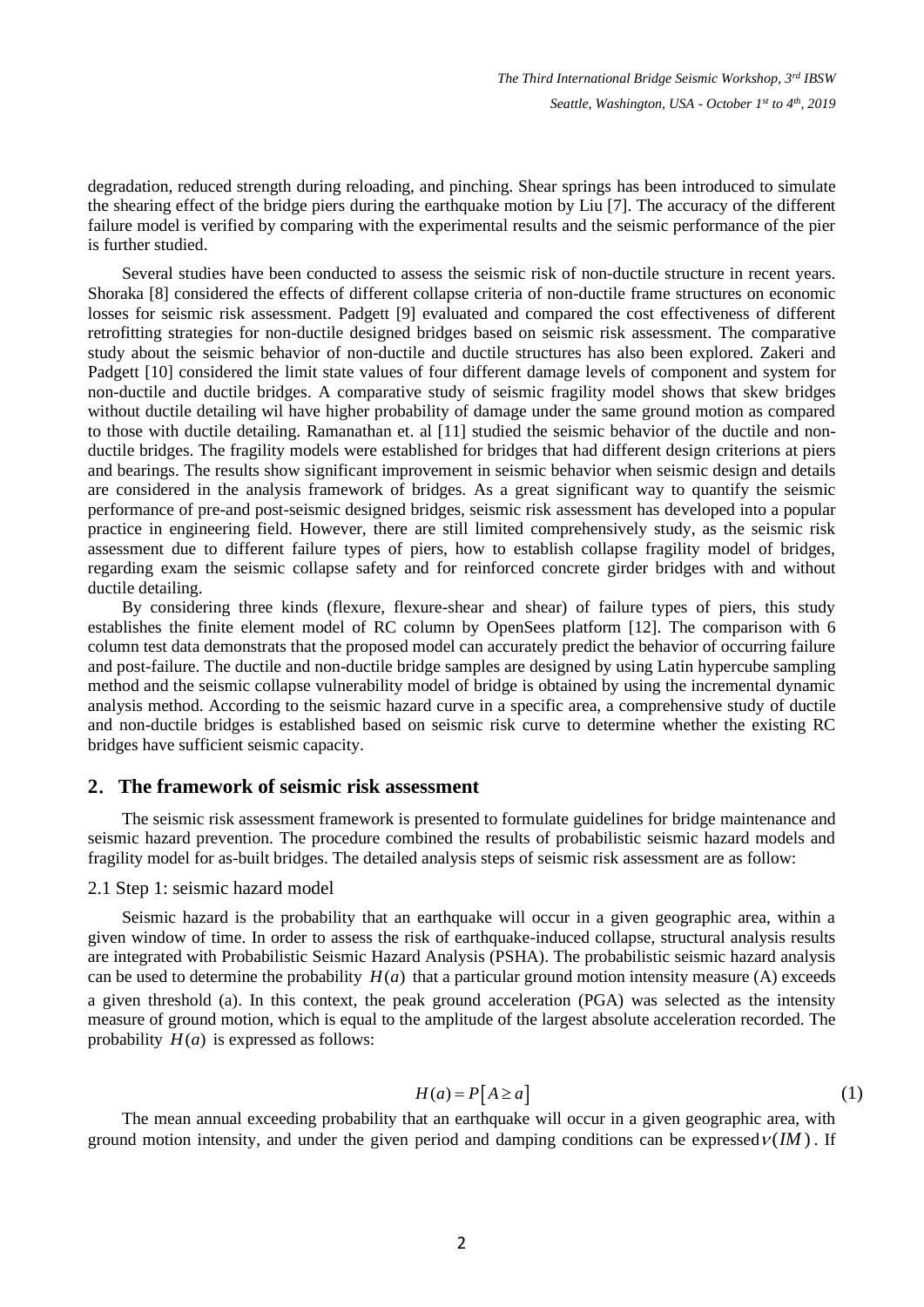$V(M)$  is approximated a linear function with the ground motion intensity measure in logarithmic space [\[13\],](#page-16-2) Then Equation (1) becomes

$$
H(a) = P[PGA \ge a] = v(IM) = k_0(IM)^{-k}
$$
\n<sup>(2)</sup>

Where  $k_0$  and  $k$  are the shape coefficients of the seismic hazard curve associated with the site types. The coefficient  $k_0$  scales the overall rate of ground motions and thus the probability of collapse, and  $k$  represents the steepness of the hazard curve. They are defined by the following formula respectively:

$$
k = \frac{\ln(\nu_{\text{DBE}} / \nu_{\text{MCE}})}{\ln(\text{IM}_{\text{DBE}} / \text{IM}_{\text{MCE}})}
$$
(3)

$$
\ln(k_0) = \frac{\ln(IM_{DBE}) \cdot \ln(\nu_{MCE}) - \ln(IM_{MCE}) \cdot \ln(\nu_{DBE})}{\ln(IM_{DBE} / IM_{MCE})}
$$
(4)

$$
\left| \frac{dH(a)}{d(Im)} \right| = k_0 k (Im)^{-(k+1)}
$$
\n(5)

Where  $IM_{DE}$  and  $IM_{MCE}$  are the ground motion intensity magnitude of Design Basis Earthquake and Maximum Considered Earthquake.  $v_{\text{DEF}}$ ,  $v_{\text{MCE}}$  are the mean annual exceedance probability of corresponding IM.

2.2 Step 2: seismic fragility model of bridge structure

The seismic fragility analysis is to find the probability of a structure reaching or exceeding a certain state of damage under a given earthquake motio[n\[8\]](#page-15-5)[-\[11\].](#page-16-0) The exceedance probability of the components or bridge systems are assumed to follow a lognormal distribution function, which can be expressed in the following expression:

$$
P\left[D \ge C | IM\right] = \Phi\left[\frac{\ln(M) - \ln(m)}{\beta}\right] \tag{6}
$$

*P*<sub>*i*</sub> represents the exceedance probability of the component, D and C are the seismic demand and the capacity of component. IM is the ground motion intensity measure, and here is represented by the PGA value. The exceedance probability of the components is described by a two-parameter lognormal distribution with median value, m and the dispersion ratio,  $\beta$ .

A bridge system is usually assumed as a serial system, which means that the damage of each component will cause the same degree of damage to the whole system. When referring to the damage state of a bridge system, the damage state is defined by the most severe damage state of each individual component. The exceedance probability of the bridge system under a given ground motion intensity measure can be approximated by using the maximum likelihood estimation method [\[14\].](#page-16-3) It's based on the number of damage samples and the total samples, by assuming the probability is follows the logarithmic normal distribution.

#### 2.3 Step 3: seismic risk assessment of bridge structures

Herein, the seismic risk assessment process of bridge is conducted as follows: first, the probabilistic hazard curve is calculated based on Equation (2), to obtain the results of hazard curve as shown in Fig.8. Secondly the collapse probability is calculated by using the maximum likelihood estimation method, the seismic fragility curves are assumed obeyed the logarithmic normal distribution and fitted by Equation (6). Finally, the collapse deaggregation is estimated by combing the probability of collapse conditioned on the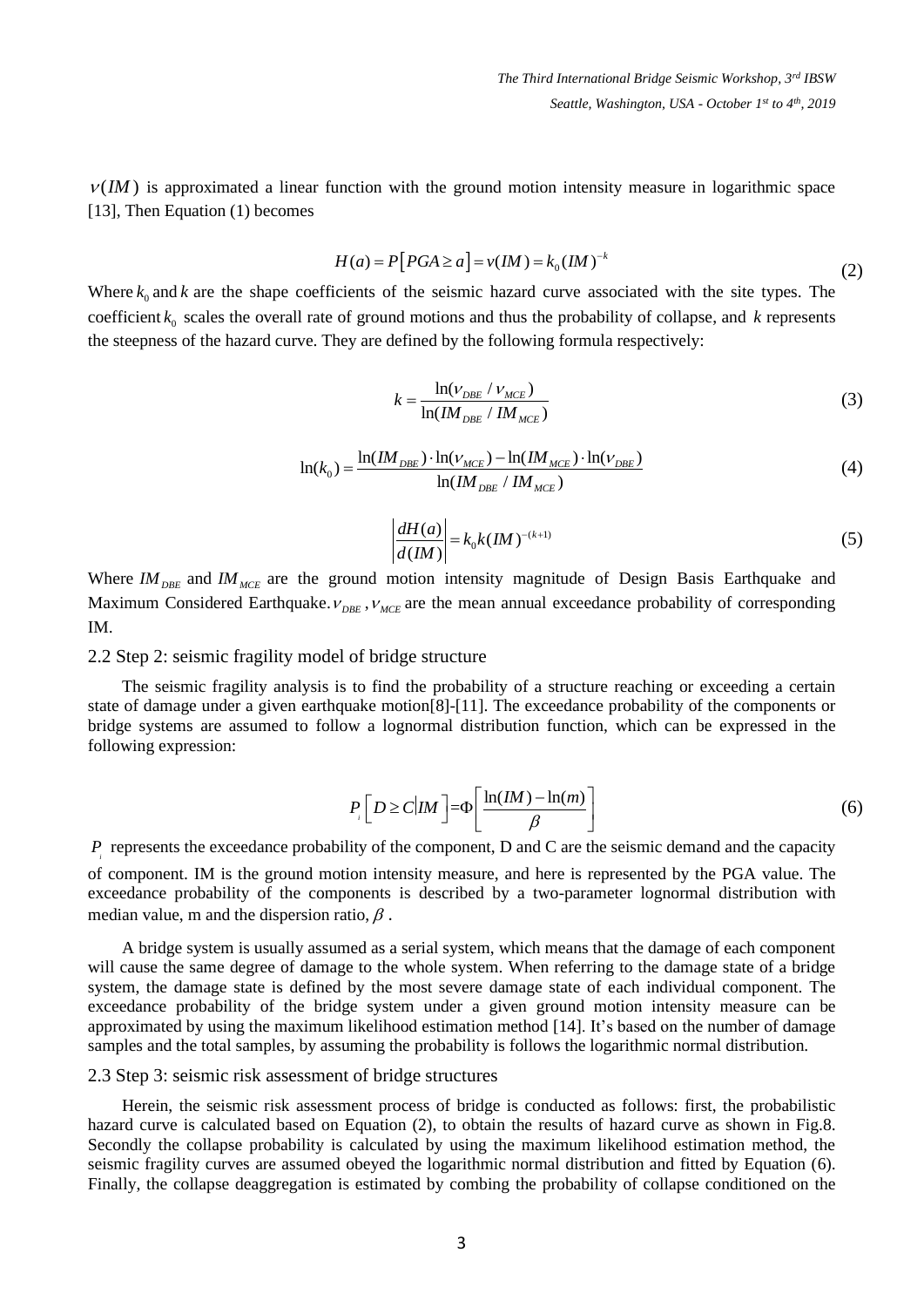intensity of the ground motion with seismic hazard curve describing the frequently each intensity threshold is exceeded [15]-[16]. The curves of seismic fragility and collapse risk are shown at Fig.1 (b) and Fig.1 (c) respectively. The mean annual collapse probability of the bridge is obtained by calculating the convolution of the seismic collapse deaggregation plot with the following formula:

$$
v_c = \int P(M) \cdot \left| \frac{dH(a)}{d(M)} \right| d(M)
$$
\n
$$
= \sum_{0}^{\infty} P(M) \cdot \left| \frac{dH(a)}{d(M)} \right| \Delta(M)
$$
\n
$$
\sum_{\substack{a \ge 0 \\ a \ge 0 \\ b \ge 0 \\ b \ge 0 \\ b \ge 0 \\ a \ge 1 \\ a \ge 0 \\ \text{where } a \ge 0 \\ \text{where } a \ge 0 \\ \text{where } a \ge 0 \\ \text{where } a \ge 0 \\ \text{where } a \ge 0 \\ \text{where } a \ge 0 \\ \text{where } a \ge 0 \\ \text{where } a \ge 0 \\ \text{where } a \ge 0 \\ \text{where } a \ge 0 \\ \text{where } a \ge 0 \\ \text{where } a \ge 0 \\ \text{where } a \ge 0 \\ \text{where } a \ge 0 \\ \text{where } a \ge 0 \\ \text{where } a \ge 0 \\ \text{where } a \ge 0 \\ \text{where } a \ge 0 \\ \text{where } a \ge 0 \\ \text{where } a \ge 0 \\ \text{where } a \ge 0 \\ \text{where } a \ge 0 \\ \text{where } a \ge 0 \\ \text{where } a \ge 0 \\ \text{where } a \ge 0 \\ \text{where } a \ge 0 \\ \text{where } a \ge 0 \\ \text{where } a \ge 0 \\ \text{where } a \ge 0 \\ \text{where } a \ge 0 \\ \text{where } a \ge 0 \\ \text{where } a \ge 0 \\ \text{where } a \ge 0 \\ \text{where } a \ge 0 \\ \text{where } a \ge 0 \\ \text{where } a \ge 0 \\ \text{where } a \ge 0 \\ \text{where } a \ge 0 \\ \text{where } a \ge 0 \\ \text{where } a \ge 0 \\ \text{where } a \ge 0 \\ \text{where } a \ge 0 \\ \text{where } a \ge 0 \\ \text{where } a \ge 0 \\ \text{where } a \ge 0 \\ \text{where } a \ge 0 \\ \text{where } a \ge 0 \\ \text{where } a \ge 0 \\ \text{where } a \ge 0 \\ \text{where } a \ge 0 \\ \text{where } a \ge 0 \\ \text{where } a \ge 0 \\ \text{where } a \ge 0 \\ \text{where } a \ge 0 \\ \text{where } a \ge 0 \\ \text{where } a \ge 0 \\ \text{where } a \ge 0
$$

Fig.1 – The process of seismic risk assessment

# **3. Proposition and verification of numerical models for bridge columns**

## 3.1 Prediction of failure modes

Due to the various material and geometric parameters of the piers, different failure types (flexure failure, flexure-shear failure and shear failure) may happen during earthquakes. In order to accurately simulate the seismic response of piers, each failure mode of piers requires a unique analytical model. Therefore, it is necessary to predict the failure mode of structures before the modeling process. In this context, the ASCE/SEI 41Concrete provision [\[17\]](#page-16-4) is selected to predict the failure mode of the RC bridge pier, and  $V_p / V_n$  is used as the criterion for determining the structural failure mode, as shown in Table 1. Herein,  $V_n$  is the shear strength of structures, which is calculated by Equation  $(8)$  in reference to the United States ASCE 41-06 [\[17\].](#page-16-4) $V_p$  is the shear demand of the plastic hinge area of the reinforced concrete pier,  $V_p = M_{max}/h$ , and  $M_{max}$  is the maximum bending moment of the section of the pier. It can be obtained by XTRACT software analysis, and h indicates the pier height [\[7\].](#page-15-4) In order to simplified calculating model, it's assumed that the transverse reinforcement conforming details to 135° hooks, and *k* value is 1.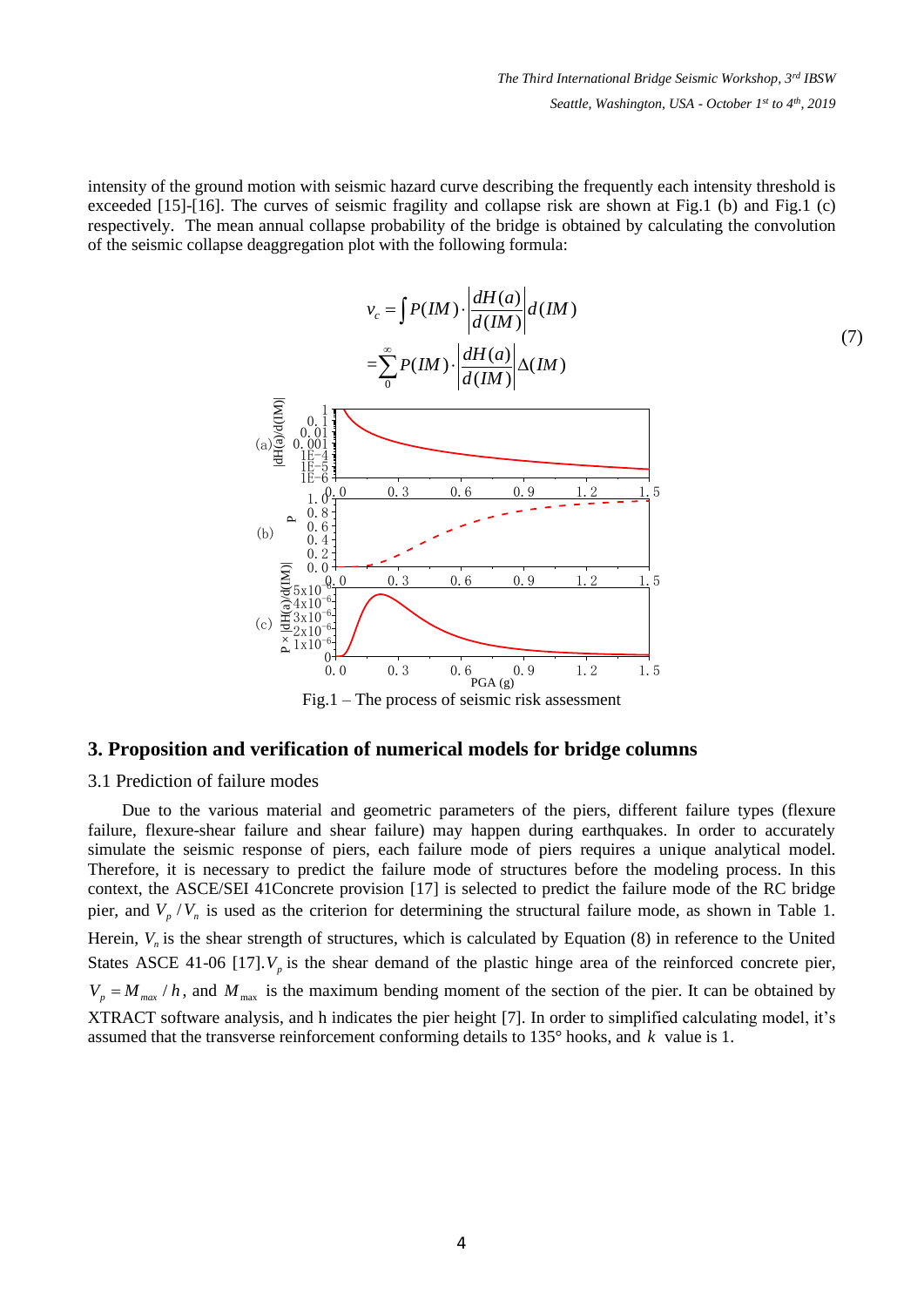$$
V_n = V_c + V_s
$$
  
\n
$$
V_c = \left(\frac{\sqrt{f'_c}}{2M/Vd} \sqrt{1 + \frac{2P}{\sqrt{f'_c}A_g}}\right) 0.8A_g
$$
  
\n
$$
V_s = \frac{A_s f_{yt}d}{s}
$$
 (8)

Where  $V_c$  and  $V_s$  respectively represent the shear strength contributed by concrete and transverse reinforcement, Ag is the cross-sectional area of the pier,  $f_c$  is the concrete strength,  $M / Vd$  is the shear span ratio, *P* is the axial load,  $A_\nu$  is the cross-sectional area of transverse reinforcement,  $f_{y_t}$  is the transverse reinforcement yield strength, and *s* is the transverse reinforcement spacing.

Table 1 – classification of columns for determination of modeling parameters

| <b>Transverse</b><br><b>Reinforcement</b><br><b>Details</b> | <b>ACI</b><br>conforming<br>details with<br>$135^\circ$ hooks | <b>Closed hoops</b><br>with 90° hooks | <b>Other (including lap</b><br>spliced transverse<br>reinforcement |
|-------------------------------------------------------------|---------------------------------------------------------------|---------------------------------------|--------------------------------------------------------------------|
| $V_p / (V_0 / k) \le 0.6$                                   | flexure failure                                               | flexure-shear<br>failure              | flexure-shear failure                                              |
| $0.6 < V_p / (V_0 / k) \leq 1$                              | flexure-shear<br>failure                                      | flexure-shear<br>failure              | shear failure                                                      |
| $V_p / (V_0 / k) > 1$                                       | shear failure                                                 | shear failure                         | shear failure                                                      |

### 3.2 The finite element model of bridge

Based on Equation (8) and Table 2, the corresponding finite element model of the pier is established by using OpenSees software. The finite element model is relatively complex models with nonlinear fiber element and spring elements. The nonlinear fiber beam-column element is used to represent the pier columns, and the concrete and steel adopt the Concrete02 material and the Hysteretic material, see Fig.2. The springs in series at the ends of the columns are used to simulate the bond slip effect [\[18\]](#page-16-5) and the shear strength and stiffness degradation<sup>[\[2\]](#page-15-1)</sup>.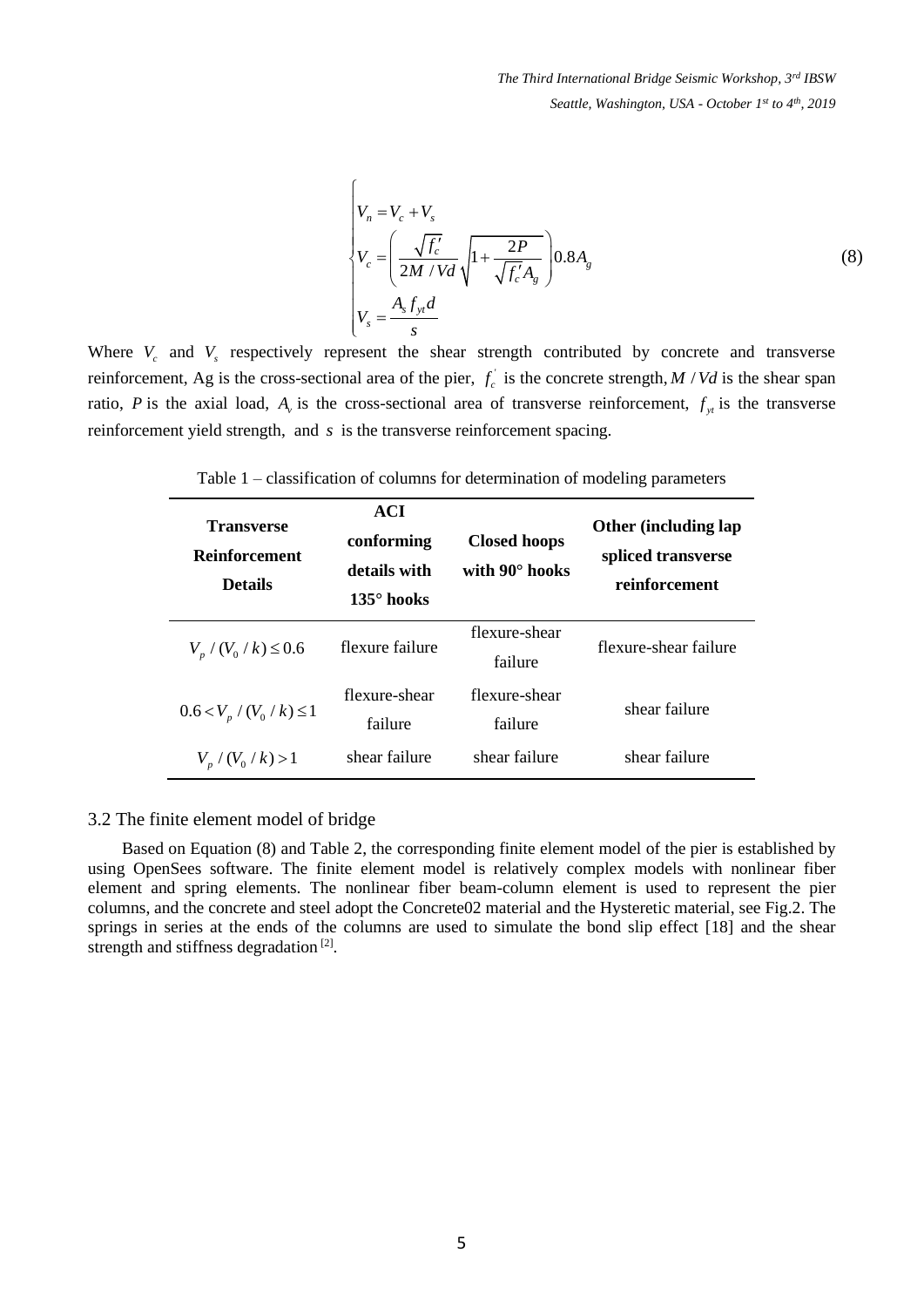

Fig.2 – The finite element model corresponding to various failure modes

In this paper, with respect to the different failure modes of bridge piers, the drift equations  $(9)-(11)$ when failure began to occur are adopted as proposed by Berry [\[19\],](#page-16-6) Elwood [\[2\]](#page-15-1) and Zhu [\[20\].](#page-16-7) They are used as the limit state surfaces to detect the flexure, flexure-shear and shear failure of the bridge piers. The shear limit curve, which was developed by Elwood [\[2\],](#page-15-1) had to be shifted to the failure point proposed by Berry [\[19\]](#page-16-6) and Zhu [\[20\],](#page-16-7) as shown in Fig.2, using the delta function. When the structure fails, the backbone curve proposed by Elwood is used to calculate the degrading slope *Kdeg* .

$$
\frac{\Delta}{L} = 3.25(1 + k_e \frac{\rho_s f_{y_t}}{f_c^{'}} \frac{d_b}{d})(1 - \frac{P}{A_g f_c^{'}})(1 + \frac{L}{10d})
$$
\n(9)

$$
\frac{\Delta}{L} = 0.03 + 4\rho_s - 0.025 \frac{v}{\sqrt{f_c}} - 0.025 \frac{P}{A_g f_c} \ge 0.01
$$
\n(10)

$$
\frac{\Delta}{L} = 2.02 \rho_s - 0.025 \frac{s}{d} + 0.013 \frac{a}{d} - 0.031 \frac{P}{A_g f_c}
$$
\n(11)

Where  $\Delta/L$  is the drift ratio of pier,  $k_e$  is the transverse reinforcement coefficient,  $\rho_s$  is the transverse reinforcement ratio,  $f_{y}$  is the yield stress of the transverse reinforcement,  $P / A_{g} f_{c}$  is the structural axial load ratio, and v is the nominal shear stress, s is the transversal-reinforcement spacing,  $a/d$  is the shear-span ratio.

#### 3.3 Verification of different failure models

Partial test data, which had been downloaded from the Structural Performance Database of Pacific Earthquake Engineering Research Center Database (https://nisee.berkeley.edu/spd/search.html), is used for verification of the aforementioned failure modes. It includes the specimens with three various failure modes. The structural parameters of the piers used for the verification are provided in Table 2. The OpenSees software is used to establish the finite element model of different failure modes of piers. Comparisons of the hysteretic-loop between the finite element models and experimental results are shown in Fig.3. Figure (a) is with respect to of the shear failure model, Figure (b) is with respect to the flexure-shear failure model and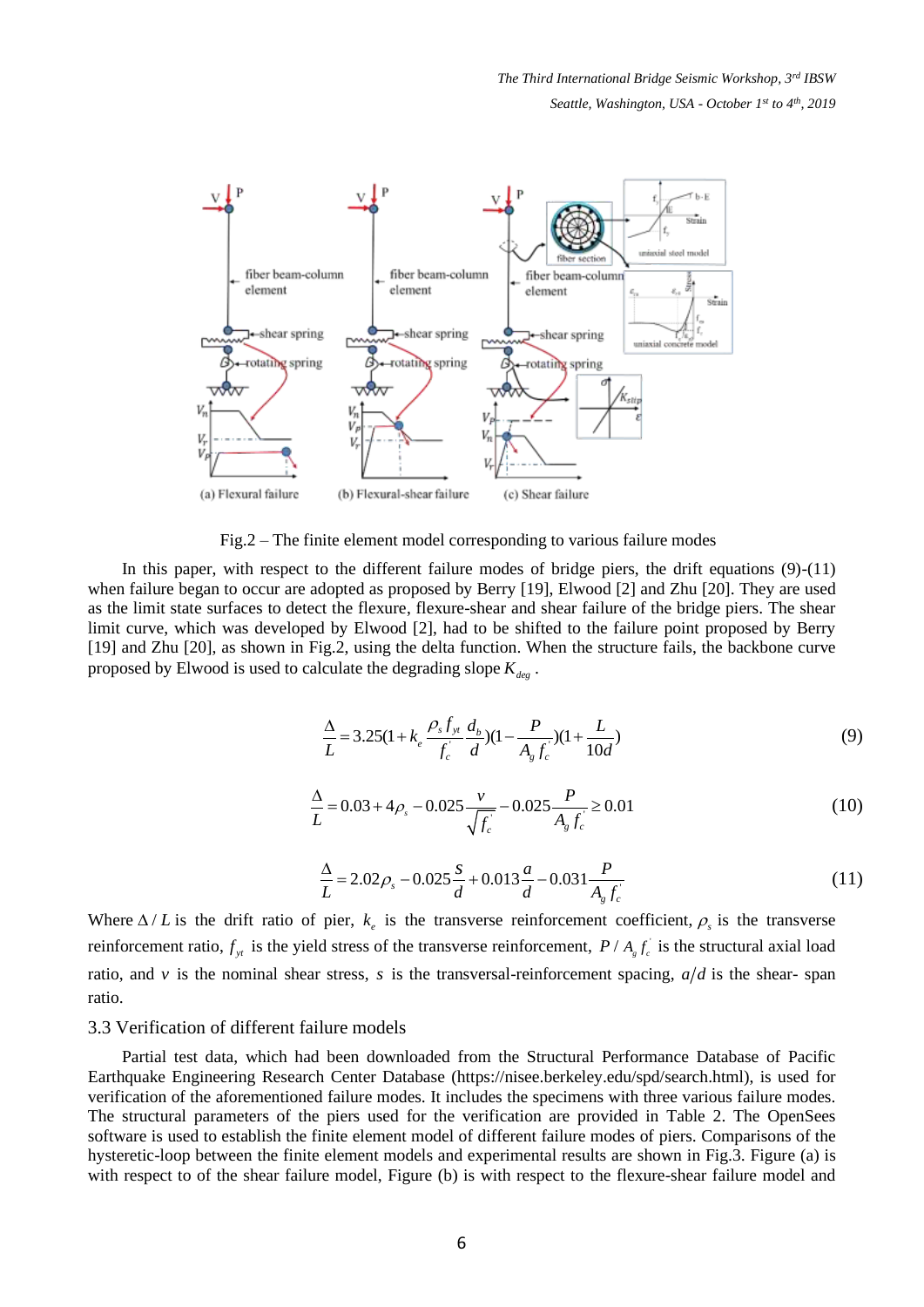Figure (c) is with respect to the flexure failure model. The numerical results match the experimental data with a satisfactory accuracy. By comparing the simulated results with the experimental results, it is shown that the finite element model can accurately simulat the initial stiffness, shear failure point, strength degradation slope and residual shear strength of the structure.

| <b>Serial number</b>                              | $\mathbf{1}$ | $\boldsymbol{2}$ | 3    | 4    | 5         | 6            | $\overline{7}$ | 8         | 9    | 10           | 11           | 12           |
|---------------------------------------------------|--------------|------------------|------|------|-----------|--------------|----------------|-----------|------|--------------|--------------|--------------|
| Section width (mm)                                | 152          | 200              | 400  | 275  | 200       | 400          | 457            | 457       | 400  | 500          | 305          | 500          |
| Section depth (mm)                                | 305          | 200              | 500  | 275  | 300       | 400          | 457            | 457       | 400  | 500          | 305          | 500          |
| Pier length(mm)                                   | 876          | 300              | 825  | 450  | 300       | 1000         | 1473           | 1473      | 1600 | 2730         | 1372         | 1750         |
| Span-to-depth ratio                               | 2.87         | 1.5              | 1.65 | 1.64 | 1.5       | 2.5          | 3.22           | 3.22      | 4    | 5.46         | 4.5          | 3.5          |
| Axial Load Ratio (%)                              | 7.1          | 17               | 7.2  | 16.6 | 35        | 10           | 15.1           | 7.3       | 19.7 | 0.3          | 9.4          | 5.3          |
| Concrete strength (MPa)                           | 33.6         | 21.6             | 27.1 | 41.3 | 21        | 34.3         | 21.1           | 33.1      | 26   | 40           | 29           | 34.8         |
| Longitudinal<br>reinforcement strength (MPa)      | 496          | 371              | 318  | 363  | 371       | 436          | 434            | 331       | 308  | 305          | 448          | 371          |
| <b>Transverse reinforcement</b><br>strength (MPa) | 345          | 344              | 336  | 381  | 344       | 326          | 476            | 400       | 308  | 389          | 434          | 312          |
| Longitudinal<br>reinforcement ratio $(\% )$       | 2.45         | 1.27             | 2.66 | 3.85 | 1.27      | 3.2          | 2.47           | 1.94      | 2.43 | 2.57         | 2.04         | 2.57         |
| Transverse reinforcement ratio(%)                 | 0.3          | 0.8              | 0.4  | 0.63 | 1.4       | 0.51         | 0.2            | 0.01      | 0.76 | 1.26         | 0.94         | 0.44         |
| <b>Test Configuration</b>                         | DE           | DC               | DC   | DC   | DC        | $\mathsf{C}$ | DC             | DC        | DE   | $\mathsf{C}$ | $\mathsf{C}$ | $\mathsf{C}$ |
| <b>Failure model</b>                              | S            | S                | S    | S    | <b>FS</b> | <b>FS</b>    | <b>FS</b>      | <b>FS</b> | F    | F            | F            | F            |

Table 2 – Test data of piers

Note:1-Wight 1973, Spec.WS25033E [\[21\]](#page-16-8) ; 2-Nagasaka 1982, HPRC10-63 [\[22\];](#page-16-9) 3-Imai 1986, No. 1 [\[23\];](#page-16-10) 4-Arakawa 1988, No. 28 [\[24\];](#page-16-11) 5- Nagasaka1982, HPRC 19-32 [\[22\];](#page-16-9) 6- Ang 1985, Spec. 17 [\[25\];](#page-16-12) 7-Lynn 1998, 2CLH18 [\[26\];](#page-16-13) 8-Sezen 2000 No. 1 [\[27\];](#page-16-14) 9- Davey 1975, Spec. 2 [\[28\];](#page-16-15) 10- Munro 1976, Spec. 1 [\[29\];](#page-16-16) 11- Ang 1981, No. 1 [\[30\];](#page-16-17) 12- Kunnath 1997, A2 [\[31\];](#page-16-18) S—Shear failure, FS—Flexure shear failure, F—Flexure failure; DC—Double Cantilever, DE—Double Ended, C—Cantilever

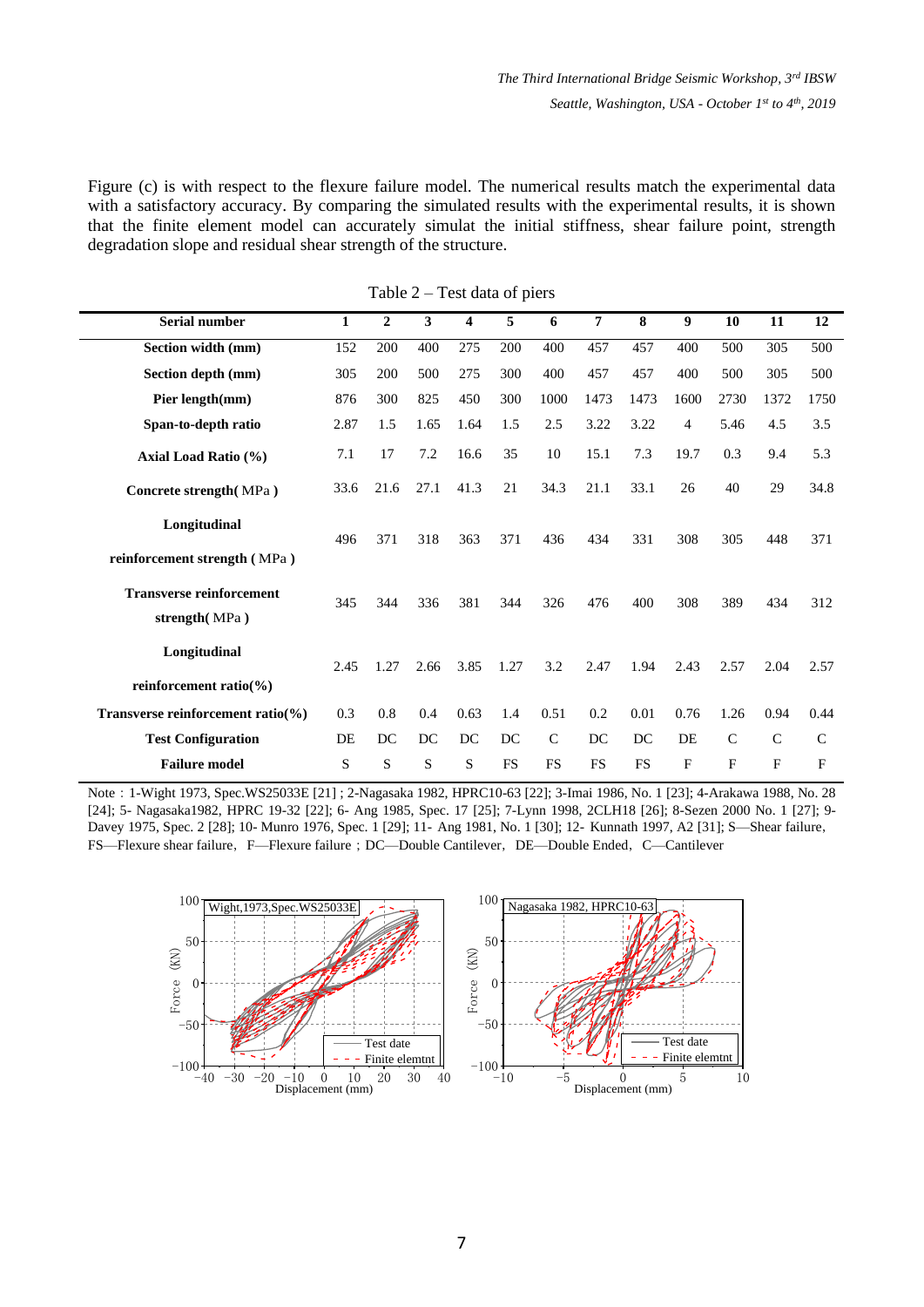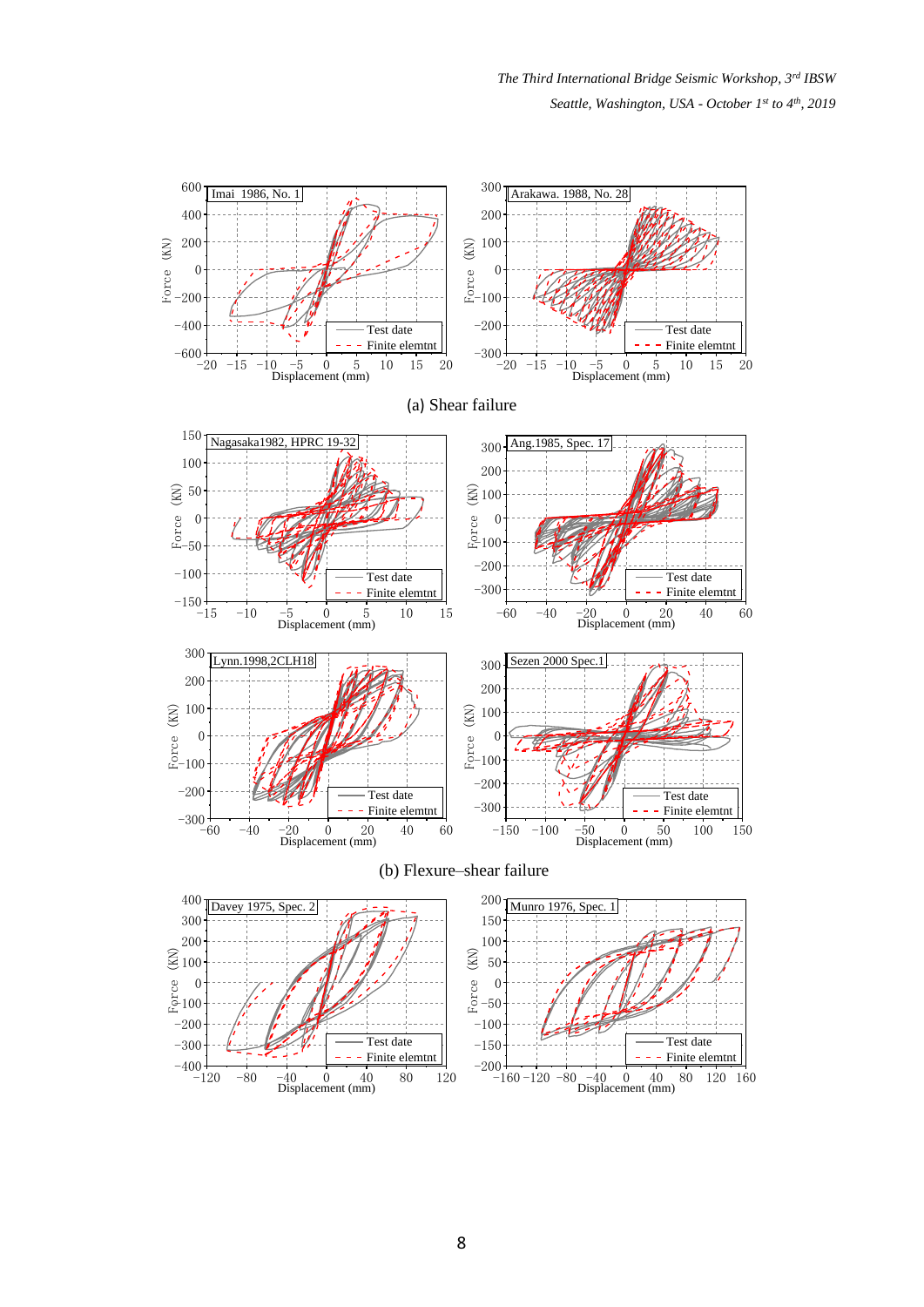

Fig.3 – Hysteretic loops of different failure modes for piers

## **4. Design details and simulation of bridge**

#### 4.1 Numerical models of three-span simply supported T-beam bridge

In this paper, a typical three-span simply supported T-beam bridge is selected as the research object, and the nonlinear dynamic response of the bridge is calculated using three-dimensional (3D) finite-element (FE) models in the OpenSees platform. Past analytical and experimental research has shown that the deck remains elastic during seismic excitations. Therefore, linear-elastic beam-column element is assigned to the deck. Considering the elastic perfectly plastic behavior of the plate rubber bearing under strong earthquakes excitations, the flat slider bearing element with bilinear constitutive law is used to model the bearings. The stiffness of the flat slider bearing element is calculated according to JT/T4-2004 Road Bridge Plate Rubber Bearing [\[32\].](#page-16-19) The model of the piers has been described in Section 2.2. In order to improve computational efficiency, the linear spring element at the end of pier is developed to simulate the pile-soil effect of the bridge [\[33\].](#page-17-0) A simplified abutment model is established based on the California Bridge Guidelines [\[34\].](#page-17-1) For more details, two rigid elements of superstructure width with a series zero-length element are developed to computer the longitudinal, transverse and vertical nonlinear response. In the longitudinal direction, a zerolength gap element connected rigid joint of various rigid element is assigned to simulate the collision effect between the girder and abutment. The passive soil pressures and pile-soil effect are considered using a zerolength spring element. In the transverse direction, a zero-length element at the end of the rigid link is selected to represent the backfill, wing wall, and pile system response. In the vertical direction, a bilinear spring element is defined at the rigid joint, with the stiffness of the flat slider bearing. The overall layout of the bridge is shown in Fig.4.



Fig.4 – Configuration details of the designed bridge

#### 4.2 Selection of material parameters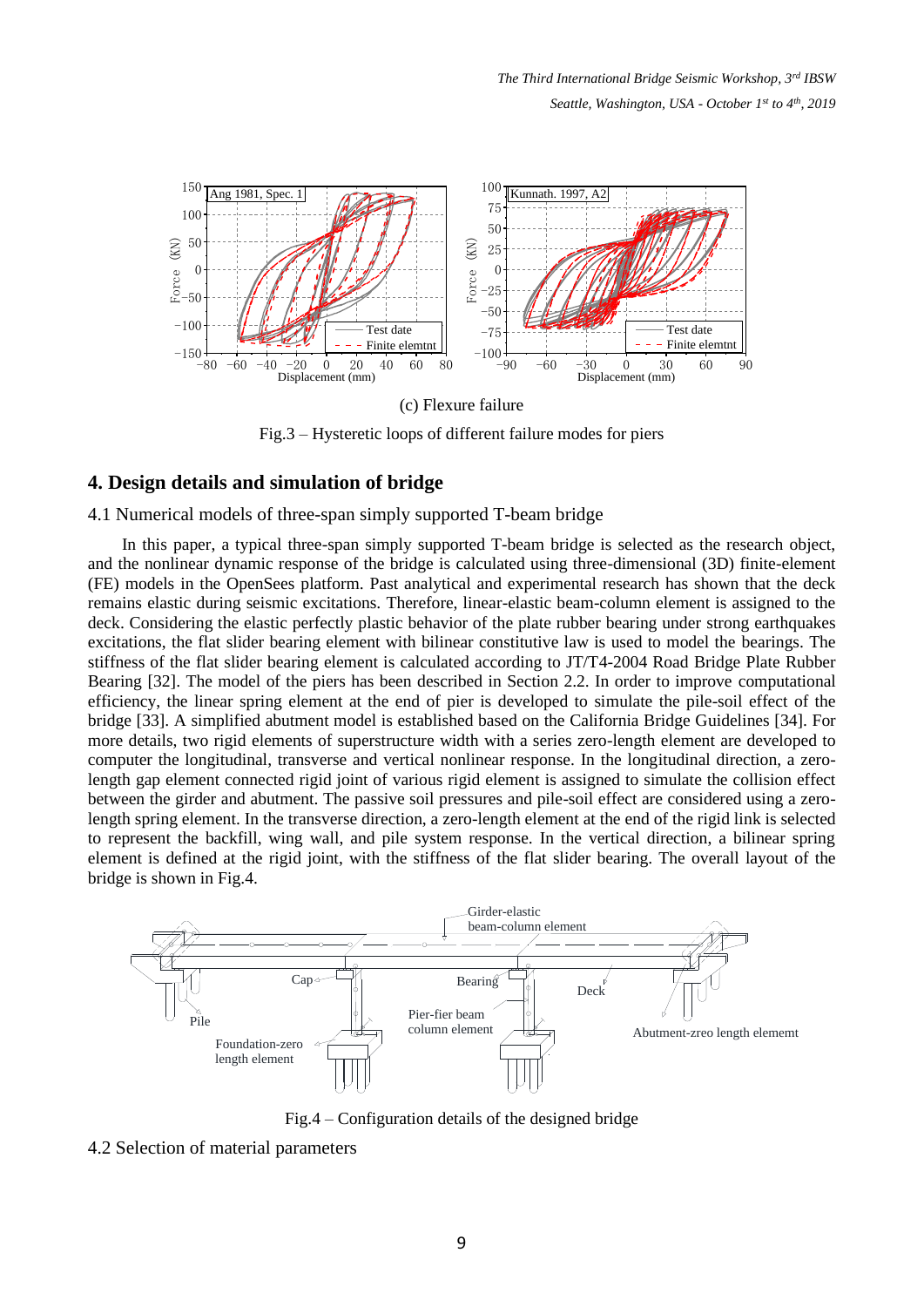A simply supported girder bridge is selected as the typical bridge model in this study. One of the primary differences of the ductile and non-ductile bridges have been captured on the uncertainties of material parameters. In contrast to older non-ductile RC bridges, modern code-conforming special moment bridges have higher value of these material parameters, which including concrete strengths, steel strengths, and the ratio of longitudinal reinforcement and transverse reinforcement. A Latin hypercube sampling (LHS) technique, commonly adopted for variance reduction, is used in this study to generate 60 ductile girder bridges, and 60 non-ductile girder bridge samples. According to the previous analytical and investigated research [\[35\]-](#page-17-2)[\[39\],](#page-17-3) all of the considered modeling parameters and their probability distributions are presented in Table 3. P1 and P2 are expressed the upper and lower bounds of the parameter if the parameter is obey the uniform distribution; for normal distribution and lognormal distribution, P1 and P2 are the mean and standard deviation of the parameters.

| <b>Parameter</b>                                                                            | <b>Distributio</b>     | <b>Distribution parameter</b> |                                  |  |
|---------------------------------------------------------------------------------------------|------------------------|-------------------------------|----------------------------------|--|
|                                                                                             | n type                 | <b>P1</b>                     | <b>P2</b>                        |  |
| Concrete strength (MPa)                                                                     |                        | 25(35)                        | 4.5(4.5)                         |  |
| Shear elastic modulus of bearing (MPa)<br>Damping ratio<br>expansion joint width (mm)       | Normal<br>distribution | 1.18<br>0.045<br>40           | 0.16<br>0.0125<br>$\overline{4}$ |  |
| Longitudinal reinforcement ratio                                                            |                        | $0.4\%$ (1.0%)                | $1.0\%$ (2.2%)                   |  |
| Transverse reinforcement ratio                                                              | uniform                | $0.1\%$ (0.4%                 | $0.3\%$ (1.2)<br>$%$ )           |  |
| <b>Concrete density</b>                                                                     | distribution           | 0.9                           | 1.1                              |  |
| Abutment initial stiffness (kN/mm/m)                                                        |                        | 11.5                          | 28.5                             |  |
| <b>Proportional coefficient of foundation</b><br>horizontal resistance (kN/m <sup>4</sup> ) |                        | 60000                         | 100000                           |  |
| Longitudinal reinforcement yield<br>strength (MPa)                                          | Lognormal              | 5.7(5.8)                      | 0.1(0.1)                         |  |
| <b>Transverse reinforcement yield</b><br>strength (MPa)                                     | distribution           | 5.5(5.7)                      | 0.1(0.1)                         |  |

Table 3 – Random Variables and Distributions Incorporated in the Bridge Model

Note: The value in parentheses of Table 3 is the distribution of the ductile girder bridge.

#### 4.3 Selection of ground motion

Seismic performance assessment and the potential probability for bridge system are affected by the selection of ground motions. The conditions of ground motion have been proposed by considering with various peak ground acceleration (PGA), peak ground velocity (PGV), fault interval, magnitude and combing the corresponding regulations for seismic response [\[40\].](#page-17-4) According to the above screening conditions, 60 near-fault records and 60 far-field records were selected from the Pacific Earthquake Engineering Research Center (PEER) Ground Motion Database and the European Ground Motion Database. The ground motion acceleration response spectrum is shown in Fig.5. In this paper, considering the randomness of bridge parameters, the non-ductile girder bridge and ductile girder bridge samples are designed by the Latin hypercube sampling method. The finite element model of bridge is established by OpenSees software, and the structural model is subjected to multiple ground motions with scaling to increasing amplitudes. Seismic response analysis of bridge matched with multiple near-far site records is executed, and the seismic fragility model of bridge is obtained by incremental dynamic analysis method.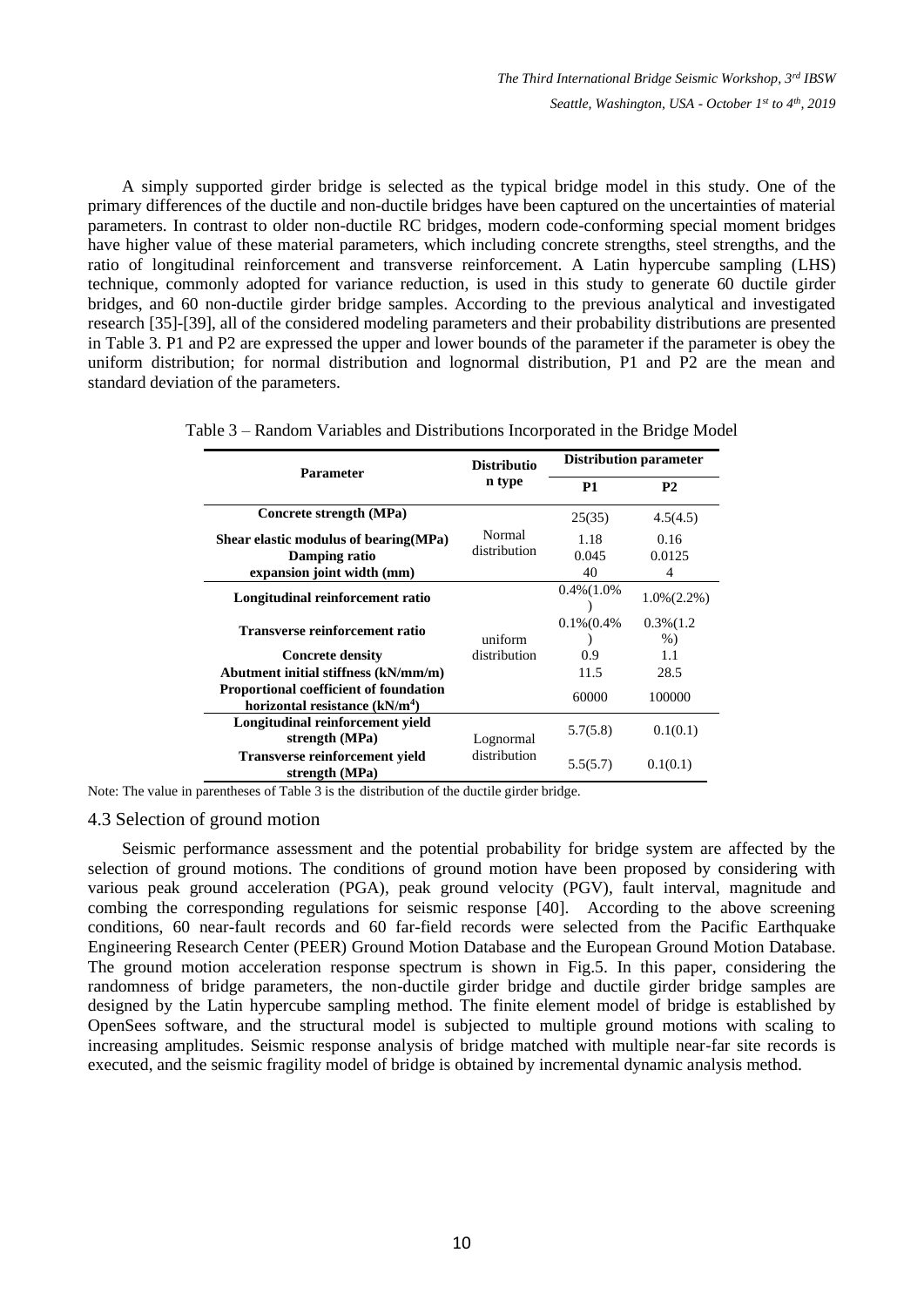

(a) Response spectra of far-field ground motions (b) Response spectra of near-fault ground motion Fig.5 – Response spectrum of ground motions

# **5. Collapse fragility analyses of bridge system**

### 5.1 Collapse performance assessment procedure

The collapse of the bridge is a serious damage type. In this paper, the sideway and vertical collapse of the piers or the relative displacement of girder exceeds support length are selected as the collapse criteria of the bridge. Zhu [\[20\]](#page-16-7) assumed that the pier occurs vertical collapse when the shear strength drops to 0, which means that axial load exceeds the support capacity of pier. The drift ratio formula of axial failure is obtained according to the past experimental data. The regression formula for axial failure is shown in equation (12):

$$
\Delta / L = 0.184 \exp(-1.45 \mu)
$$
 (12)

$$
\mu = \frac{\frac{P}{A_{st}f_{yt}d_c / s} - 1}{\frac{P}{A_{st}f_{yt}d_c / s} \frac{1}{\tan \alpha} + \tan \alpha}
$$
(13)

Where P is the axial load,  $A_{st}$  is the area of the transverse reinforcement,  $d_c$  is the distance from the center of the section to the center of the transverse reinforcement, *s* is the spacing of transverse reinforcement, and  $\alpha$  is equal to 65°.

The Federal Emergency Management Agency (FEMA) defines the sideway collapse of the columns as follows: A slight increase in local ground motion intensity results in an infinitely large increase of structural displacement, which defined as the sideway collapse of the column [\[41\].](#page-17-5) The maximum drift ratio of the pier under each ground motion with increasing amplitudes is recorded, and the IDA curve is generated as shown in Fig. 6.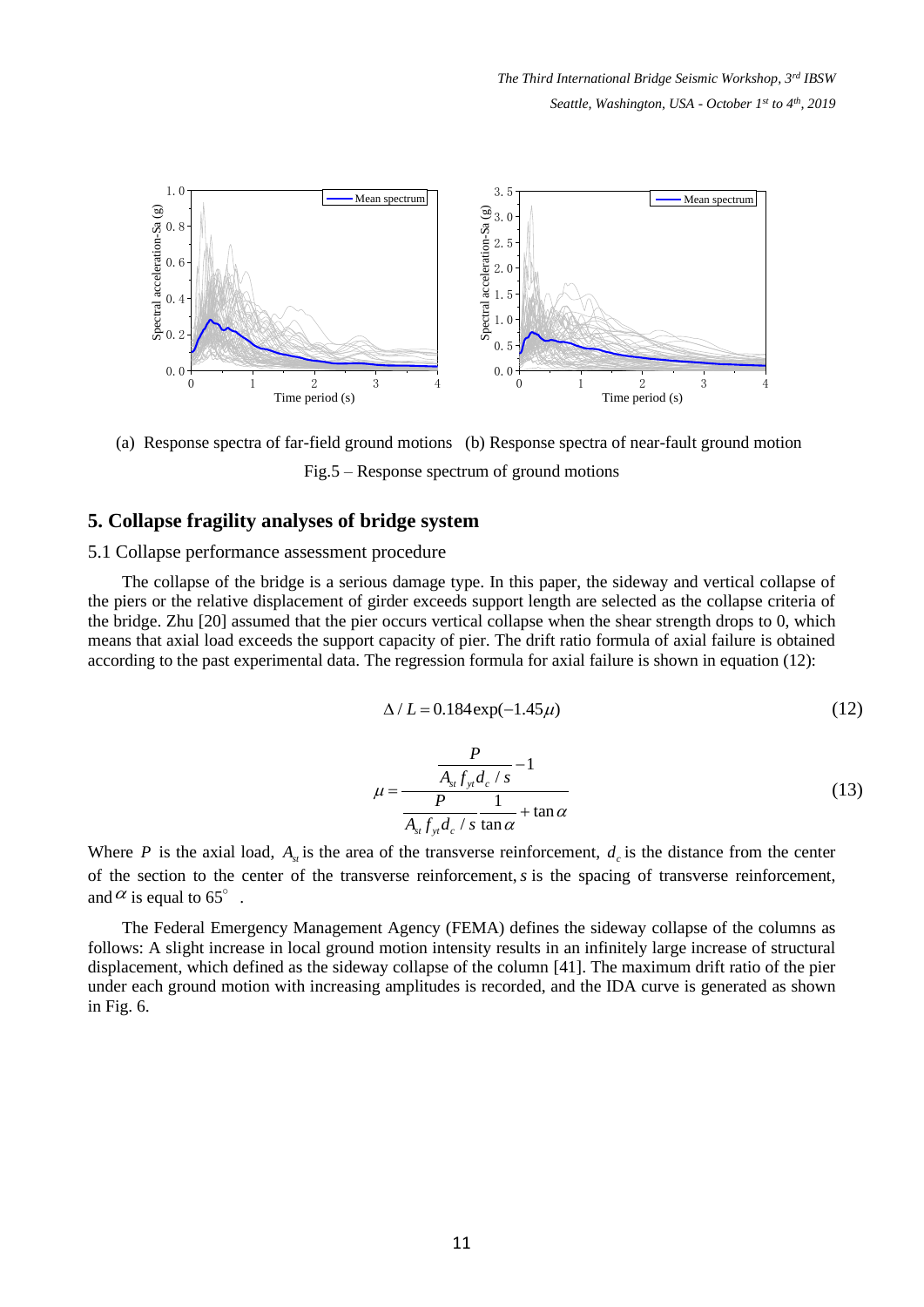

Fig.6 – IDA curves

The large relative displacement of the girder and the bearing under the action of an earthquake result in falling down of girder due to the deck is discontinuous. This collapse has been confirmed by previous earthquake investigation. Different design criterions have different calculating formulas for the fall prevention length of bridge [\[36\]-](#page-17-6)[\[37\].](#page-17-7) The results are shown that the distance of the non-ductile girder bridge is the length between the edge of the bearing and the edge of the capping beam plus the width of the bearings, and the ductile beam bridge is 70+0.5Lcm. In this paper, the bridge length of span is 30m, and the anti-fall length of the non-ductile girder bridge and the ductile girder bridge are calculated to be 80cm and 85cm respectively.

In summary, the sideway and vertical collapse of the pier or the relative displacement of girder exceeds support length are defined as indexes of bridge collapse. The simply supported bridge is defined as a series system that the bridge will collapse if one of the indexes is achieved. The seismic response of the bridge is obtained by numerical analysis. The number of collapsed bridge under different ground motion intensity is counted. Assuming the collapse probability obeys lognormal distribution, the fragility curve is obtained by the method of maximum likelihood estimation [\[14\].](#page-16-3)

#### 5.2 Seismic fragility analysis of bridge system

Considering the uncertainties of design criterions and ground motion characteristics, the collapse fragility curve of the bridge system is established, as shown in Fig.7. The black line is expressed fragility curve of the non-ductile girder bridge, and the red line is represents the fragility curve of the ductile bridge. The solid line is the collapse curve of the bridge under the near-fault ground motion, and the broken line is the bridge collapse vulnerability curve under the far-field ground motion.

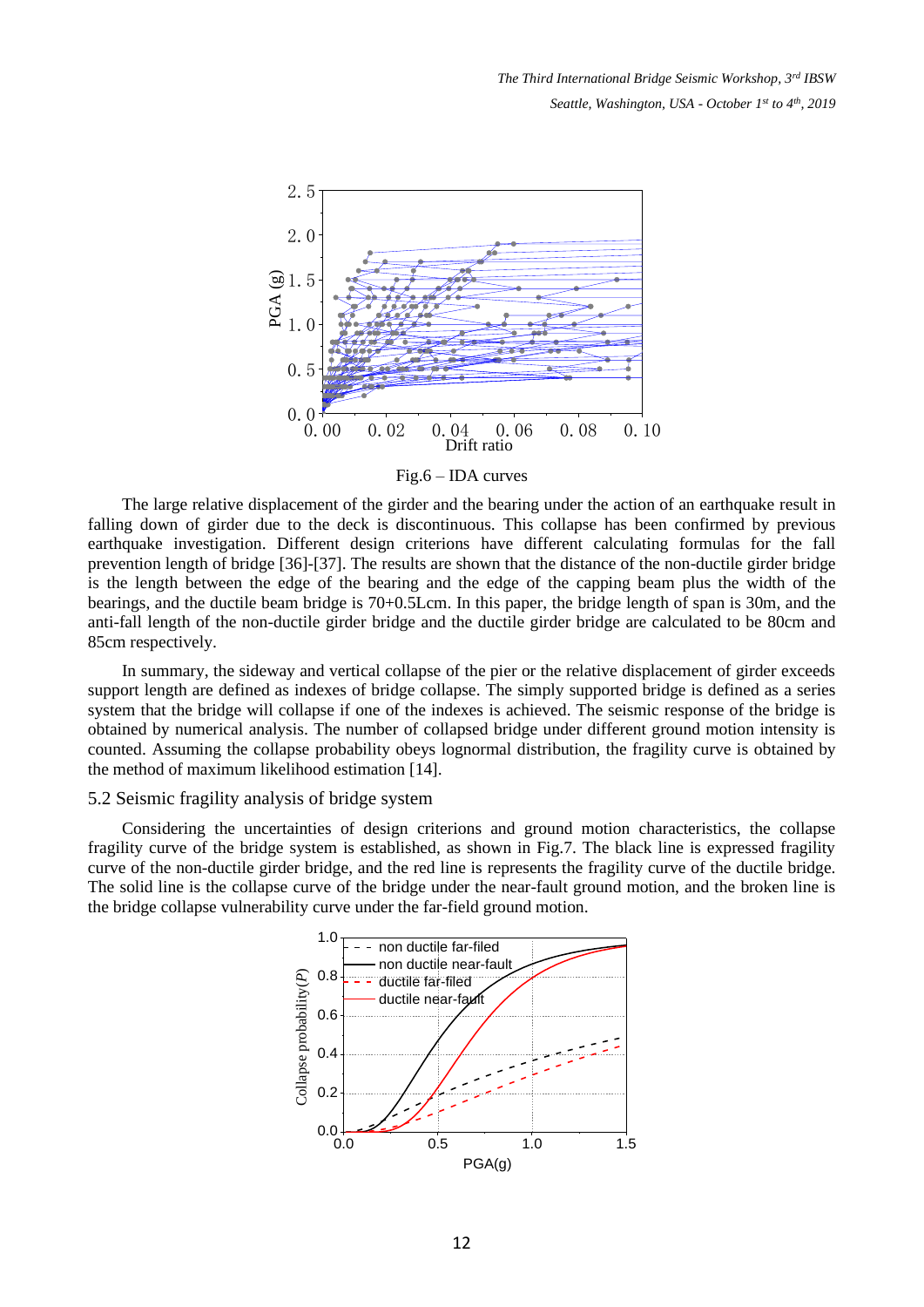### Fig.7 – Collapse fragility curve of the bridges

| <b>Parameter</b>                             | Non-ductile<br><b>Far</b> field | Non-ductile<br>near fault | <b>Ductile far</b><br>field | <b>Ductile</b><br>near fault |
|----------------------------------------------|---------------------------------|---------------------------|-----------------------------|------------------------------|
| <b>Median</b><br>value m                     | 1.54                            | 0.52                      | 1.68                        | 0.69                         |
| Logarithmic<br>standard<br>deviation $\beta$ | 1.28                            | 0.59                      | 0.96                        | 0.44                         |

| Table 4 – Fragility model parameters for non-ductile and ductile bridges |  |  |  |  |  |  |  |  |  |
|--------------------------------------------------------------------------|--|--|--|--|--|--|--|--|--|
|--------------------------------------------------------------------------|--|--|--|--|--|--|--|--|--|

It can be seen from Fig.7 that the fragility curve of the same bridge, collapse probability under nearfault ground motion is greater than that under far-field. With respect to seismic performance of the bridges with or without ductile detailing, the collapse probability of non-ductile girder bridges are greater than that of ductile bridges under the same ground motions. The median and logarithmic standard deviation of the fragility curve is shown in Table 4. Compared with the median value of bridge whether consider seismic design and detailing to the ground motions, the results have been demonstrated that for the same collapse probability (50%) of the non-ductile bridge, the ground amplitude of far-field ground motion (0.14g) need to be improved for the bridges with ductile detailing, similarly need 0.17g under near-fault ground motions.

### **6. Seismic collapse risk assessment of bridge**

#### 6.1 Seismic hazard function

In this paper, a simply supported girder bridge located in China is selected as an example, and the design life of it is 100 years. The site type of the bridge is Class II, and the seismic fortification intensity is 7 degrees. By reviewing the specification [\[37\],](#page-17-7) it can be seen that the recurrence periods of design earthquakes and rare earthquakes are 100 years and 1000 years respectively, and the annual excess probability  $V_{\text{DBE}}$  and  $V_{\text{MCE}}$  can be calculated to 0.01 and 0.001. The acceleration PGA with the 100-year surpass probability is calculated through the surpass probability 10 percent in 50 years [\[42\].](#page-17-8) Illustrative results show that the ground motion intensity magnitude of Design Basis Earthquake *IM*<sub>DBE</sub> and Maximum Considered Earthquake *IM*<sub>MCE</sub> is 0.049 g and 0.0132 g. Bring  $v_{\text{DEF}}$ ,  $v_{\text{MCE}}$ , *IM*<sub>DBE</sub>, and *IM*<sub>MCE</sub> into equation (3) and (4), k and  $k_0$  can be calculated and which is equal to 2.33 and  $8.9 \times 10^{-6}$  respectively. Bring k and  $k_0$ into equation (2) and get:

$$
H(a) = v(IM) = 8.9 \times 10^{-6} (IM)^{-2.33}
$$
 (14)

$$
\left| \frac{dH(a)}{d(IM)} \right| = 8.9 \times 10^{-6} \times 2.33 (IM)^{-3.33}
$$
 (15)

According to formula (15), the seismic hazard curve of the site is obtained. IM is the peak ground acceleration PGA. Fig. 8 is shown the seismic hazard curve in logarithmic vertical coordinate. The horizontal coordinate indicates the ground motion intensity, and the ordinate indicates the occurrence probability of ground motion intensity exceeding a given threshold.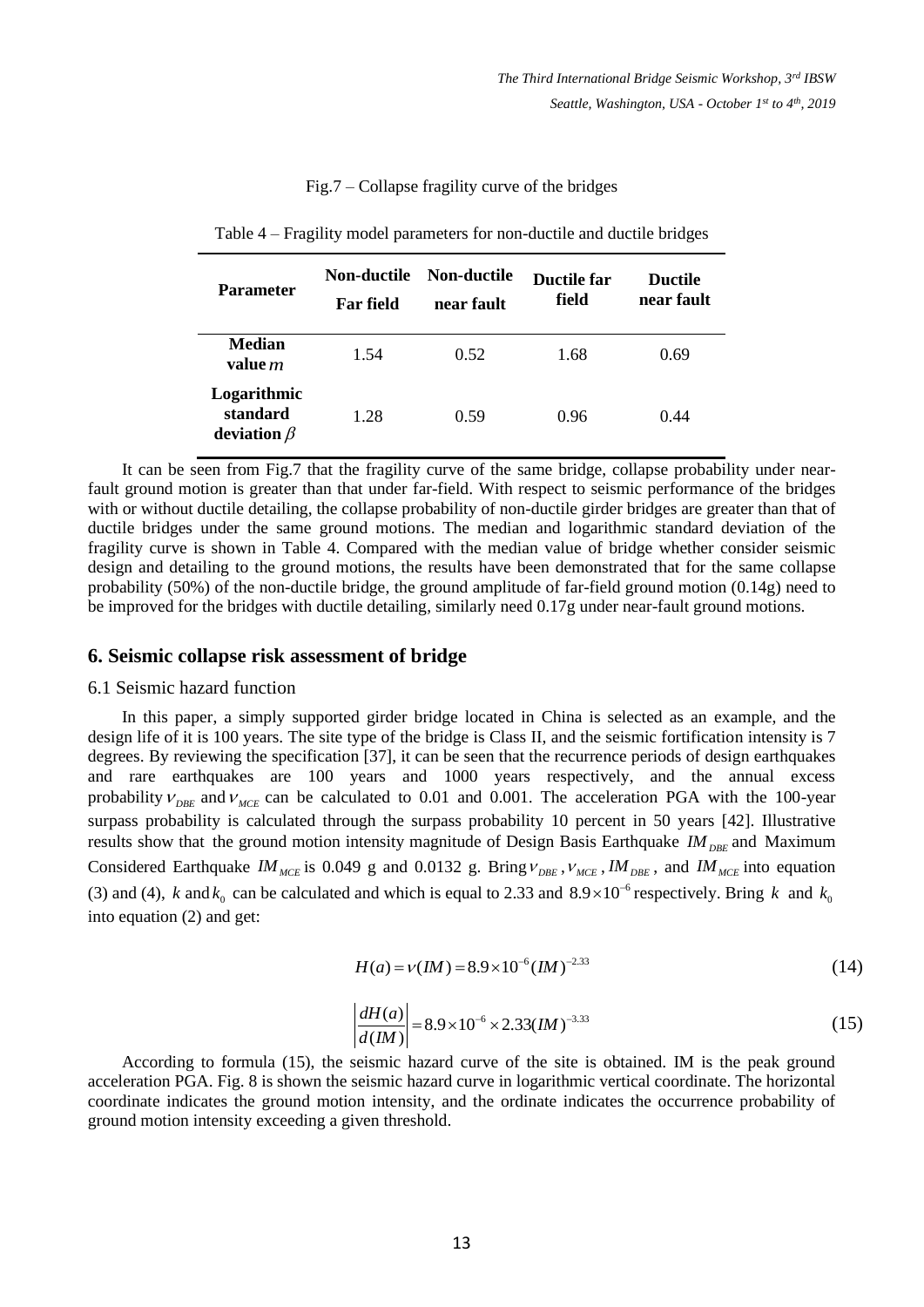

Fig.8 – Curve of the seismic hazard

# 6.2 Seismic risk assessment

In this paper, the seismic collapse deaggregation of the bridge is developed by integrating the product of the seismic hazard curve examined in detail in Section 5.1 and the collapse fragility curve of Section 4.2. The detailed process of bridge seismic risk assessment can be found in Section 1. The deaggregation of bridges with or without ductile detailing are shown in Fig 9. Fig.9 (a) shows the seismic collapse deaggregation of the ductile and non-ductile girder bridges during the far field ground motions, and Fig.9 (b) illustrates the collapse deaggregation under the near-fault ground motions. The black line is the seismic deaggregation of the non-ductile girder bridges, and the red line is the seismic deaggregation of the ductile girder bridges.



(a) Bridge collapse deaggregation plot under far-field ground motions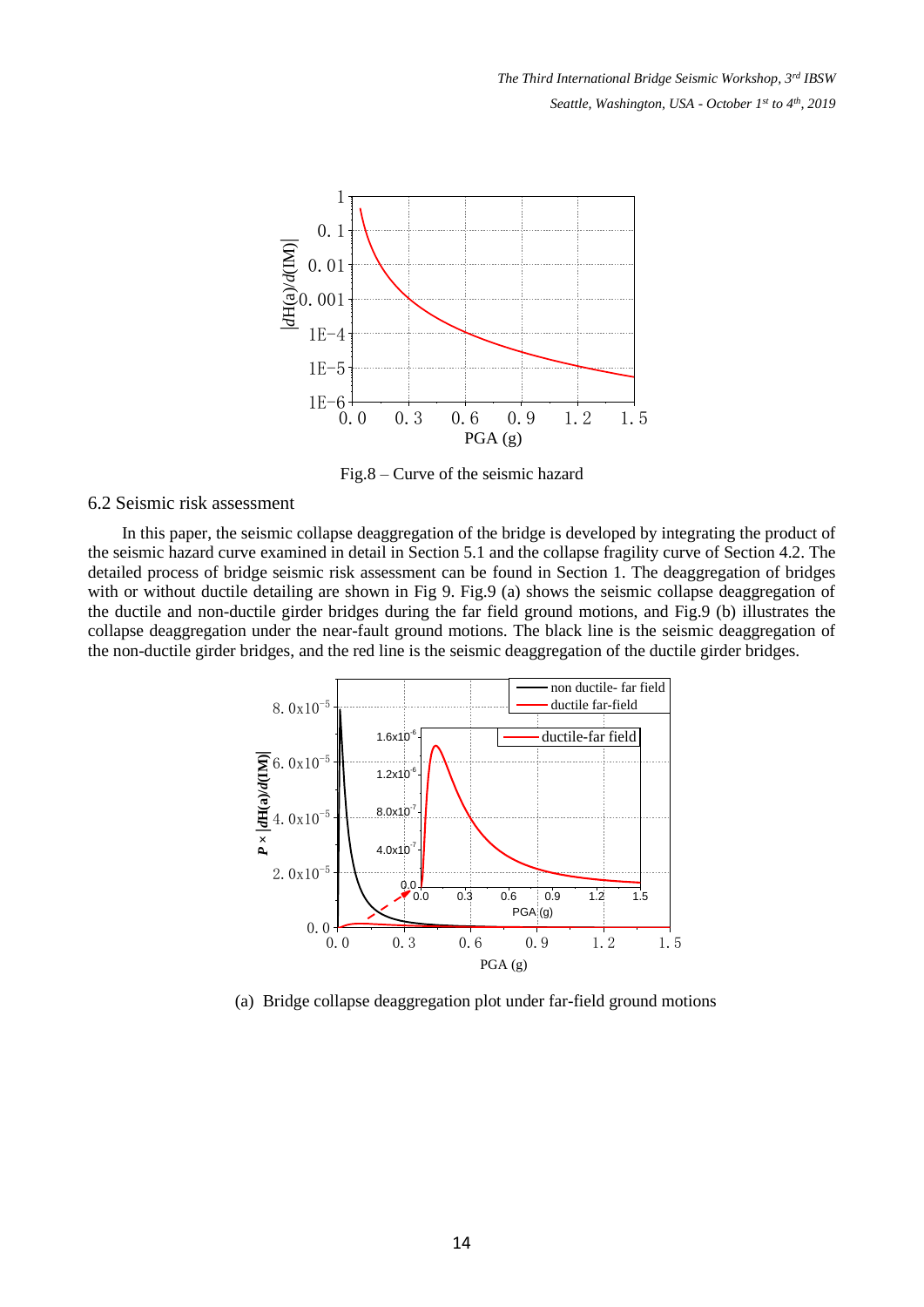

(b) Bridge collapse deaggregation plot under near-fault ground motions

Fig.9 – Seismic collapse deaggregation plot of the bridge

Assuming that the collapse probability obeys the lognormal distribution, the mean annual collapse probability  $v_c$  of the bridge can be calculated:

$$
v_c = H(m) \exp(1/2k^2 \beta^2)
$$
 (16)

Where  $m$  and  $\beta$  are represent the media and logarithmic standard deviations of the collapse fragility model, respectively. The mean annual collapse probability of bridges with and without considering seismic design under different ground motions are shown in Table 5.

| <b>Mean annual collapse</b> | <b>Non-ductile</b>  | <b>Ductile</b>        | <b>Non-ductile Ductile</b> | near fault            |
|-----------------------------|---------------------|-----------------------|----------------------------|-----------------------|
| probability                 | far field           | far field             | near fault                 |                       |
| $v_c$                       | $2.78\times10^{-4}$ | $3.24 \times 10^{-5}$ | $1.05\times10^{-4}$        | $3.57 \times 10^{-5}$ |

Table 5 – Mean annual collapse probability of bridge

The comparative results of deaggregation, as shown in Fig.9 (a), show that the bridge with and without seismic design have the highest risk probability when the PGA is 0.05g and 0.10g during the far-field ground motions. In comparison, the corresponding collapse probability of bridge is 0.37% and 0.17% to these ground motion intensities. Fig.9 (b) shows the collapse deaggregation of bridge with ductile and non-ductile design criterion to near-fault records, the highest risk probability (PGA equal 0.21g and 0.46g) corresponds with collapse probability of bridge is 6.0% and 17.7%. Illustrative results show that the structural collapse risk curve is not only related to the collapse probability of the structure under certain ground motion intensity, but also to the occurring probability of the ground motion intensity exceeding a given threshold.

The difference of seismic detailing may cause variation of the annual average collapse frequency  $v_c$  of the bridge to the same ground motion exaction. It can be seen from Table 5 that a mean annual frequency of collapse of non-ductile RC bridges is approximately 7.6 times higher than that of corresponding results for modern code-conforming special RC bridges under far-fault ground motions, and approximately 2.4 times under near -fault ground motions.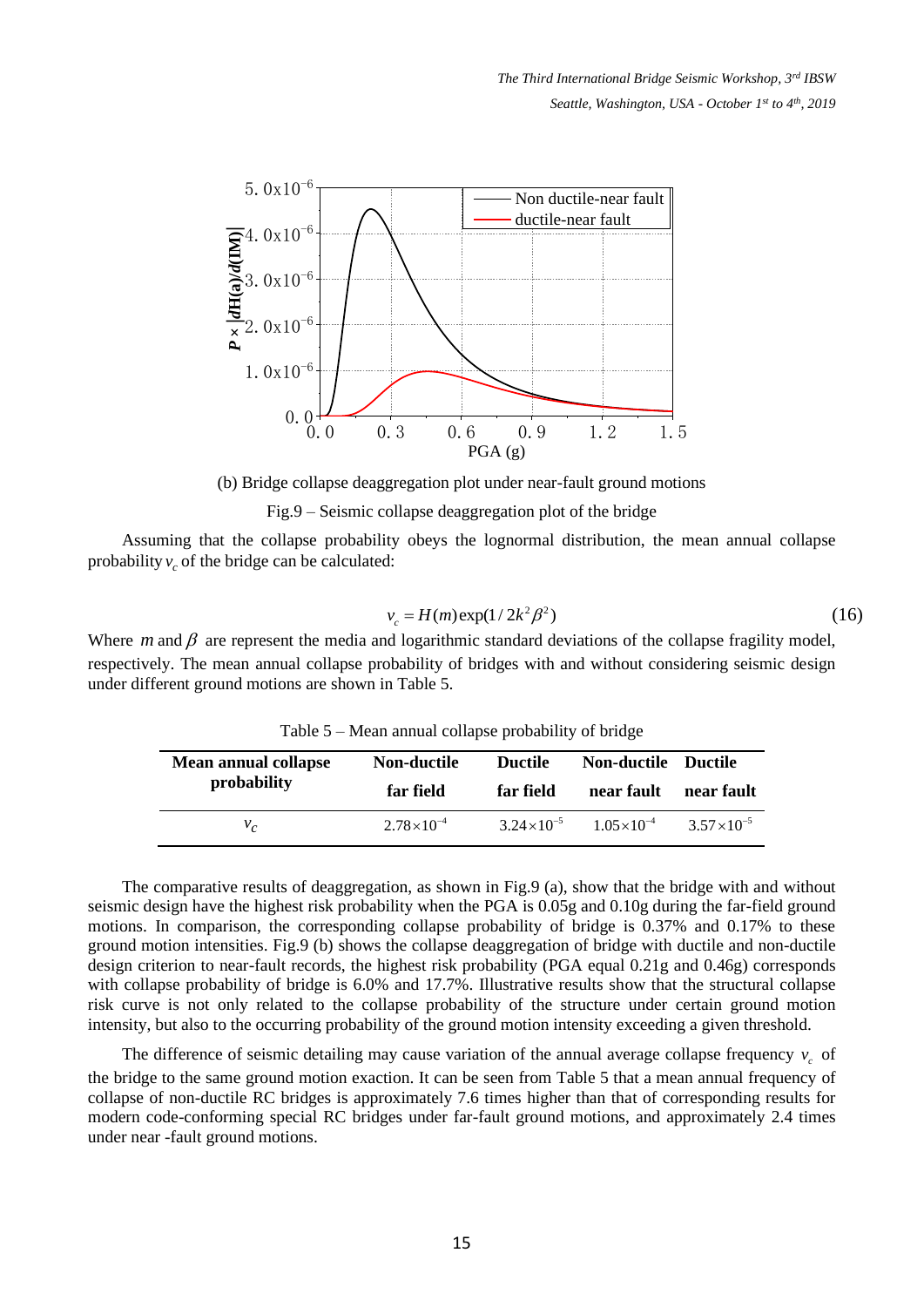## **7. Conclusions**

Taking a three-span simply supported girder bridge as the reference bridge type, the bridge sample is designed considering the uncertainties of material parameters. The finite element model of bridge with or without seismic design and detailing is established by OpenSees software. Each bridge is randomly matched with the near-far site ground motion records. The bridge collapse fragility model is developed based on the maximum likelihood estimation method, and the collapse risk is computed by integrating fragility model and seismic hazard curve. A comparison of seismic risk assessment for ductile and non-ductile bridges has been conducted, and the main conclusions are as follows:

The finite element model of pier column with different failure modes is established by the predicted results base on the criterion of failure mode. The finite element simulating results were compared with the experimental data of flexure failure, flexure-shear failure and shear failure. The comparative results show that the numerical model of the pier used in this paper can simulate the static response of its three failure modes.

According to the results of the collapse deaggregation, the ground motion with high intensity amplitude, which will cause high collapse probability of bridges, has little contribution to the mean annual collapse risk probability due to its small frequency. Therefore, the structural collapse deaggregation is not only related to the collapse probability of the structure under certain ground motion intensity, but also to the occurring probability of the ground motion intensity exceeding a given threshold.

The difference of seismic detailing may cause various result of the mean annual collapse frequency  $v_c$ 

of the bridge to the same ground motion exaction. Comparing the mean annual collapse probability of bridges, it can be seen that the mean annual collapse frequency of ductile girder bridges is smaller than that of non-ductile girder bridges. This can be a good proof of the new criterion for improving the seismic performance of bridges.

### **8. References**

- <span id="page-15-0"></span>[1] MOEHLE J P, SEZEN H. Seismic tests of concrete columns with light transverse reinforcement. *ACI Structural Journal,* 2006, 103(6):842-849.
- <span id="page-15-1"></span>[2] ELWOOD K J, MOEHLE J P. Drift capacity of reinforced concrete columns with light transverse reinforcement. *Earthquake Spectra*, 2005, 21(1):71-89.
- [3] FILIPPOU F C, NEUENHOFER A. Evaluation of nonlinear frame finite-element models. *Journal of Structural Engineering*, 1997, 123(7):958-966.
- <span id="page-15-3"></span>[4] ELWOOD K J. Modelling failures in existing reinforced concrete columns. *Canadian Journal of Civil Engineering*, 2004, 31(5):846-859.
- [5] IBARRA L F, MEDINA R A, KRAWINKLER H. Hysteretic models that incorporate strength and stiffness deterioration. *Earthquake Engineering and Structural Dynamics*, 2005, 34(12):1489-1511.
- <span id="page-15-2"></span>[6] LEBORGNE M R, GHANNOUM W M. Analytical element for simulating lateral-strength degradation in reinforced concrete columns and other frame members. *Journal of Structural Engineering*, 2014, 140(7): 165-180.
- <span id="page-15-4"></span>[7] LIU KY, WITARTO W, CHANG K C. Composed analytical models for seismic assessment of reinforced concrete bridge columns. *Earthquake Engineering & Structural Dynamics*, 2015, 44(2):265-281.
- <span id="page-15-5"></span>[8] SHORAKA M B, YANG T Y, ELWOOD K J. Seismic loss estimation of non-ductile reinforced concrete buildings. *Earthquake Engineering & Structural Dynamics*, 2013, 42(2):297-310.
- <span id="page-15-6"></span>[9] PADGETT J E, DENNEMANN K, GHOSH J. Risk-based seismic life-cycle cost–benefit (LCC-B) analysis for bridge retrofit assessment. *Structural Safety,* 2010, 32(3):165-173.
- <span id="page-15-7"></span>[10]ZAKERI B, PADGETT J E, AMIRI G G. Fragility analysis of skewed single-frame concrete box-girder bridges. *Journal of Performance of Constructed Facilities*, 2014, 28(3):571-582.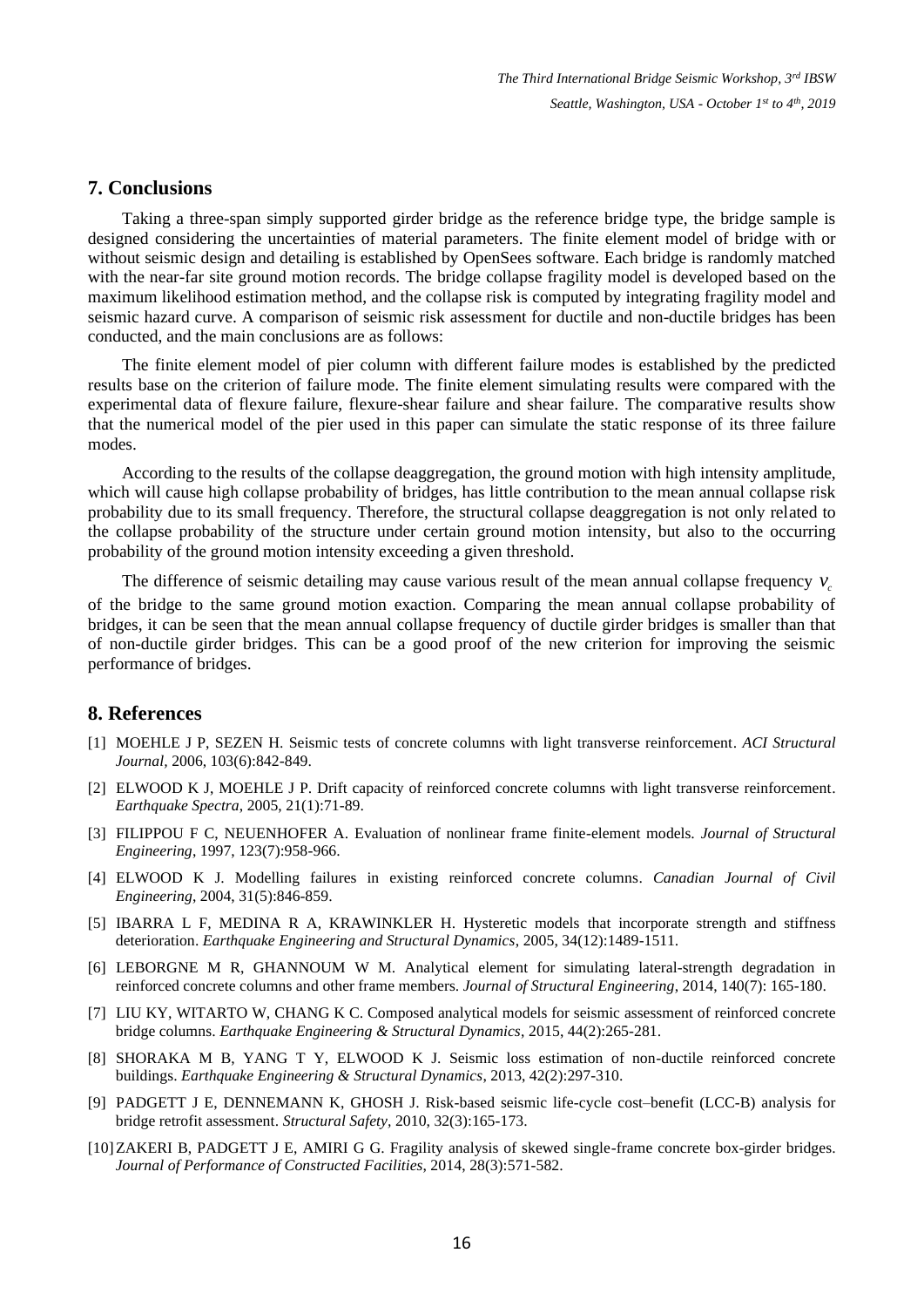- <span id="page-16-0"></span>[11]RAMANATHAN K, DESROCHES R, PADGETT J E. A comparison of pre- and post-seismic design considerations in moderate seismic zones through the fragility assessment of multi span bridge classes. *Engineering Structures*, 2012, 45(15):559-573.
- <span id="page-16-1"></span>[12]MAZZONI S, MCKENNA F, SCOTT M H, et al. OpenSees command language manual. *Pacific Earthquake Engineering Research (PEER) Center*, 2006.
- <span id="page-16-2"></span>[13]LIEL A B. Assessing the collapse risk of California's existing reinforced concrete frame structures: metrics for seismic safety decisions. *California: Stanford University*, 2008.
- <span id="page-16-3"></span>[14]BAKER J W. Efficient analytical fragility function fitting using dynamic structural analysis. *Earthquake Spectra*, 2013, 31(1):579-599.
- [15]EADS1 L, MIRANDA E, KRAWINKLER H, et al. An efficient method for estimating the collapse risk of structures in seismic regions. *earthquake engineering & structural dynamics*,2013, 42:25–41.
- [16]HUANG Chao, LIANG Xingwen. A simplified method for evaluating the seismic risk of FRC frame structures. *Engineering Mechanics*, 2017, 34(7):117-125.
- <span id="page-16-4"></span>[17]American Society of Civil Engineers (ASCE/SEI 41–06). Seismic rehabilitation of existing buildings. *American Society of Civil Engineers*: Reston, Virginia, 2013.
- <span id="page-16-5"></span>[18]ELWOOD K J, EBERHARD M O. Effective stiffness of reinforced concrete columns. *ACI Structural Journal*, 2009, 106(4):476–484.
- <span id="page-16-6"></span>[19]BERRY M P , EBERHARD M O. Practical performance model for bar buckling. *Journal of Structural Engineering*, 2005, 131(7):1060-1070.
- <span id="page-16-7"></span>[20]ZHU L, ELWOOD K J, HAUKAAS T. Classification and seismic safety evaluation of existing reinforced concrete columns. *Journal of Structural Engineering*, 2007, 133(9): 1316-1330.
- <span id="page-16-8"></span>[21]WIGHT J K, SOZEN M A. Shear Strength Decay in Reinforced Concrete Columns Subjected to Large Deflection Reversals. *University of Illinois, Urbana-Champaign*, 1975: 1053–1065.
- <span id="page-16-9"></span>[22]NAGASAKA T. Effectiveness of steel fiber as web reinforcement in reinforced concrete columns, transactions of the japan concrete institute, 1982, 4(1):493-500.
- <span id="page-16-10"></span>[23]IMAI H, YAMAMOTO Y. A Study on Causes of Earthquake Damage of Izumi High School Due to Miyagi-Ken-Oki Earthquake in 1978. *Transactions of the Japan Concrete Institute*, 1986, pp.405-418.
- <span id="page-16-11"></span>[24]ARAKAWA T, HE M X, ARAI Y et al, Shear Resisting Behavior of Reinforced Concrete Columns with Spiral Hoops[R]. *Transactions of the Japan Concrete Institute*, 1998, pp. 155-162.
- <span id="page-16-12"></span>[25]ANG B G, PRIESTLEY M J N, PAULAY T. Seismic shear strength of circular reinforced concrete columns. *ACI structural journal*, 1989, 86(1):45-59.
- <span id="page-16-13"></span>[26]LYNN A. Seismic Evaluation of Existing Reinforced Concrete Building Columns. *Berkley: University of California*, Berkeley, 1999.
- <span id="page-16-14"></span>[27]SEZEN H, MOEHLE J P. Shear Strength Model for Lightly Reinforced Concrete Columns. *Journal of Structural Engineering*, 2004.130:1692-1703.
- <span id="page-16-15"></span>[28]DAVEY B E. Reinforced concrete bridge piers under seismic loading. *Christchurch: University of Canterbury*, 1975.
- <span id="page-16-16"></span>[29]MUNRO I R M, PARK R, PRIESTLEY M J N. Seismic behavior of reinforced concrete bridge piers, *University of Canterbury, Christchurch, New Zealand*, 1976: 76-89.
- <span id="page-16-17"></span>[30]ANG B G, PRIESTLEY M J N, PARK R. Ductility of Reinforced Concrete Bridge Piers Under Seismic Loading, *University of Canterbury, Christchurch, New Zealand*, February 1981.
- <span id="page-16-18"></span>[31]KUNNATH S K, BRACCI J M, ATAHAN A. Analytical Modeling of Beam-Column Joints of Composite SRC Frame Systems. *Earthquake Resistant Structures*, 1998.
- <span id="page-16-19"></span>[32]JT/T663-2006. Series of elastomeric pad bearings for highway bridges. *Beijing: China Communications Press*, 2006. (in Chinese)